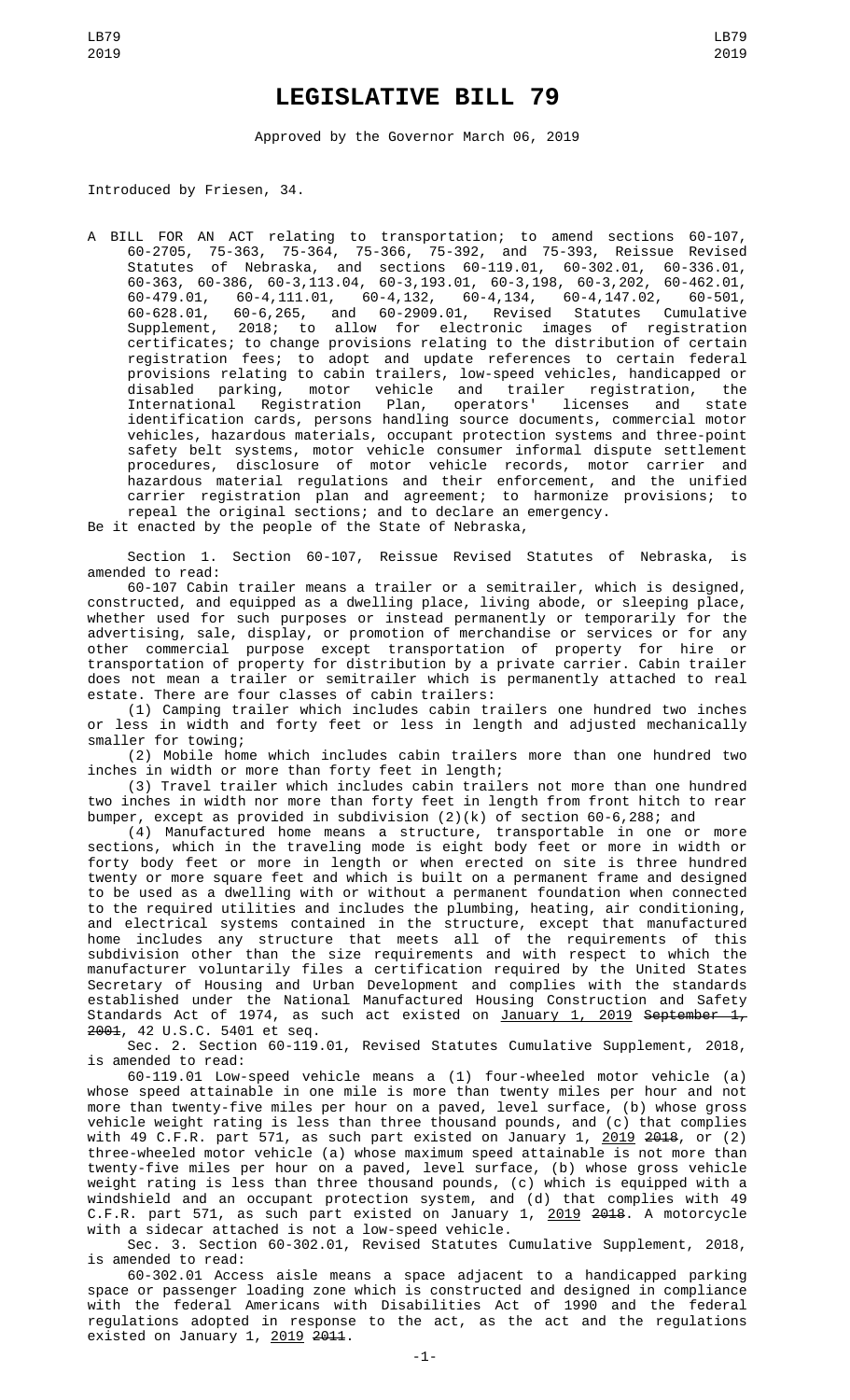Sec. 4. Section 60-336.01, Revised Statutes Cumulative Supplement, 2018, is amended to read:

60-336.01 Low-speed vehicle means a (1) four-wheeled motor vehicle (a) whose speed attainable in one mile is more than twenty miles per hour and not more than twenty-five miles per hour on a paved, level surface, (b) whose gross vehicle weight rating is less than three thousand pounds, and (c) that complies with 49 C.F.R. part 571, as such part existed on January 1,  $\frac{2019}{2018}$  2018, or (2) three-wheeled motor vehicle (a) whose maximum speed attainable is not more than twenty-five miles per hour on a paved, level surface, (b) whose gross vehicle weight rating is less than three thousand pounds, (c) which is equipped with a windshield and an occupant protection system, and (d) that complies with 49 C.F.R. part 571, as such part existed on January 1, <u>2019</u> <del>2018</del>. A motorcycle with a sidecar attached is not a low-speed vehicle.

Sec. 5. Section 60-363, Revised Statutes Cumulative Supplement, 2018, is amended to read:

60-363 (1) No person shall operate or park a motor vehicle on the highways unless such motor vehicle at all times carries in or upon it, subject to inspection by any peace officer, the registration certificate issued for it.

(2) No person shall tow or park a trailer on the highways unless the registration certificate issued for the trailer or a copy thereof is carried in or upon the trailer or in or upon the motor vehicle that is towing or parking the trailer, subject to inspection by any peace officer, except as provided in subsections (4) and (5) of this section and except fertilizer trailers as defined in section 60-326. The registration certificate for a fertilizer trailer shall be kept at the principal place of business of the owner of the fertilizer trailer.

(3) In the case of a motorcycle other than an autocycle, the registration certificate shall be carried either in plain sight, affixed to the motorcycle, or in the tool bag or some convenient receptacle attached to the motorcycle.

(4) In the case of a motor vehicle or trailer operated by a public power district registered pursuant to section 60-3,228, the registration certificate shall be kept at the principal place of business of the public power district.

(5) Beginning January 1, 2023, in the case of a motor vehicle or trailer operated by a metropolitan utilities district registered pursuant to section 60-3,228, the registration certificate shall be kept at the principal place of business of the metropolitan utilities district.

(6) In the case of an apportionable vehicle registered under section 60-3,198, the registration certificate may be displayed as a legible paper copy or electronically as authorized by the department.

Sec. 6. Section 60-386, Revised Statutes Cumulative Supplement, 2018, is amended to read:

60-386 (1) Each new application shall contain, in addition to other information as may be required by the department, the name and residential and mailing address of the applicant and a description of the motor vehicle or trailer, including the color, the manufacturer, the identification number, the United States Department of Transportation number if required by 49 C.F.R. 390.5 <u>to 390.21</u> <del>and 390.19</del>, as such regulations existed on January 1, <u>2019</u> 2018, and the weight of the motor vehicle or trailer required by the Motor Vehicle Registration Act. Beginning on the implementation date designated by the director pursuant to subsection (4) of section 60-1508, for trailers which are not required to have a certificate of title under section 60-137 and which have no identification number, the assignment of an identification number shall be required and the identification number shall be issued by the county treasurer or department. With the application the applicant shall pay the proper registration fee and shall state whether the motor vehicle is propelled by alternative fuel and, if alternative fuel, the type of fuel. The application shall also contain a notification that bulk fuel purchasers may be subject to federal excise tax liability. The department shall include such notification in the notices required by section 60-3,186.

(2) This subsection applies beginning on an implementation date designated by the director. The director shall designate an implementation date which is on or before January 1, 2020. In addition to the information required under subsection (1) of this section, the application for registration shall contain (a) the full legal name as defined in section 60-468.01 of each owner and (b) (i) the motor vehicle operator's license number or state identification card number of each owner, if applicable, and one or more of the identification elements as listed in section 60-484 of each owner, if applicable, and (ii) if any owner is a business entity, a nonprofit organization, an estate, a trust, or a church-controlled organization, its tax identification number.

Sec. 7. Section 60-3,113.04, Revised Statutes Cumulative Supplement, 2018, is amended to read:

60-3,113.04 (1) A handicapped or disabled parking permit shall be of a design, size, configuration, color, and construction and contain such information as specified in the regulations adopted by the United States Department of Transportation in 23 C.F.R. part 1235, UNIFORM SYSTEM FOR PARKING FOR PERSONS WITH DISABILITIES, as such regulations existed on January 1, 2019 2018.

(2) No handicapped or disabled parking permit shall be issued to any person or for any motor vehicle if any permit has been issued to such person or for such motor vehicle and such permit has been suspended pursuant to section 18-1741.02. At the expiration of such suspension, a permit may be renewed in the manner provided for renewal in sections 60-3,113.02, 60-3,113.03, and 60-3,113.05.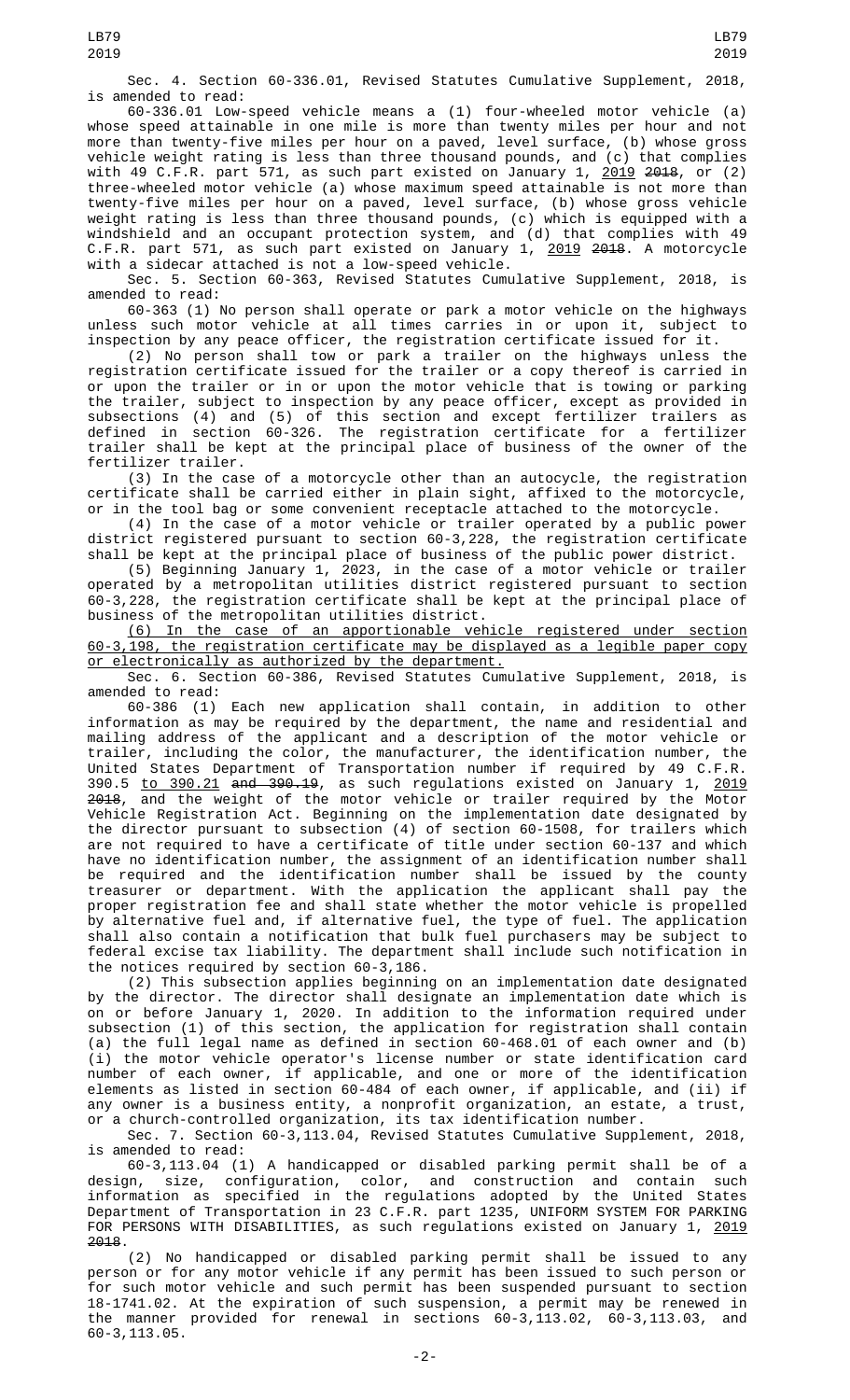(3) A duplicate handicapped or disabled parking permit may be provided up to two times during any single permit period if a permit is destroyed, lost, or stolen. Such duplicate permit shall be issued as provided in section 60-3,113.02 or 60-3,113.03, whichever is applicable, except that a new certification by a physician, a physician assistant, or an advanced practice registered nurse need not be provided. A duplicate permit shall be valid for the remainder of the period for which the original permit was issued. If a person has been issued two duplicate permits under this subsection and needs another permit, such person shall reapply for a new permit under section 60-3,113.02 or 60-3,113.03, whichever is applicable.

Sec. 8. Section 60-3,193.01, Revised Statutes Cumulative Supplement, 2018, is amended to read:

60-3,193.01 For purposes of the Motor Vehicle Registration Act, the International Registration Plan is adopted and incorporated by reference as the plan existed on January 1, 2019 2018.

Sec. 9. Section 60-3,198, Revised Statutes Cumulative Supplement, 2018, is amended to read:

60-3,198 (1) Any owner engaged in operating a fleet of apportionable vehicles in this state in interjurisdiction commerce may, in lieu of registration of such apportionable vehicles under the general provisions of the Motor Vehicle Registration Act, register and license such fleet for operation in this state by filing a statement and the application required by section 60-3,203 with the Division of Motor Carrier Services of the department. The statement shall be in such form and contain such information as the division requires, declaring the total mileage operated by such vehicles in all jurisdictions and in this state during the preceding year and describing and identifying each such apportionable vehicle to be operated in this state during the ensuing license year. Upon receipt of such statement and application, the division shall determine the total fee payment, which shall be equal to the amount of fees due pursuant to section 60-3,203 and the amount obtained by applying the formula provided in section 60-3,204 to a fee of thirty-two dollars per ton based upon gross vehicle weight of the empty weights of a truck or truck-tractor and the empty weights of any trailer or combination thereof with which it is to be operated in combination at any one time plus the weight of the maximum load to be carried thereon at any one time, and shall notify the applicant of the amount of payment required to be made. Mileage operated in noncontracting reciprocity jurisdictions by apportionable vehicles based in Nebraska shall be applied to the portion of the formula for determining the Nebraska injurisdiction fleet distance.

Temporary authority which permits the operation of a fleet or an addition to a fleet in this state while the application is being processed may be issued upon application to the division if necessary to complete processing of the application.

Upon completion of such processing and receipt of the appropriate fees, the division shall issue to the applicant a sufficient number of distinctive registration certificates which provide a list of the jurisdictions in which the apportionable vehicle has been apportioned, the weight for which registered, and such other evidence of registration for display on the apportionable vehicle as the division determines appropriate for each of the apportionable vehicles of his or her fleet, identifying it as a part of an interjurisdiction fleet proportionately registered. <u>Such registration</u> certificates may be displayed as a legible paper copy or electronically as authorized by the department. All fees received as provided in this section shall be remitted to the State Treasurer for credit to the Motor Carrier Services Division Distributive Fund.

The apportionable vehicles so registered shall be exempt from all further registration and license fees under the Motor Vehicle Registration Act for movement or operation in the State of Nebraska except as provided in section 60-3,203. The proportional registration and licensing provision of this section shall apply to apportionable vehicles added to such fleets and operated in this state during the license year except with regard to permanent license plates issued under section 60-3,203.

The right of applicants to proportional registration under this section shall be subject to the terms and conditions of any reciprocity agreement, contract, or consent made by the division.

When a nonresident fleet owner has registered his or her apportionable vehicles, his or her apportionable vehicles shall be considered as fully registered for both interjurisdiction and intrajurisdiction commerce when the jurisdiction of base registration for such fleet accords the same consideration for fleets with a base registration in Nebraska. Each apportionable vehicle of a fleet registered by a resident of Nebraska shall be considered as fully registered for both interjurisdiction and intrajurisdiction commerce.

(2) Mileage proportions for interjurisdiction fleets not operated in this state during the preceding year shall be determined by the division upon the application of the applicant on forms to be supplied by the division which shall show the operations of the preceding year in other jurisdictions and estimated operations in Nebraska or, if no operations were conducted the previous year, a full statement of the proposed method of operation.

(3) Any owner complying with and being granted proportional registration shall preserve the records on which the application is made for a period of three years following the current registration year. Upon request of the division, the owner shall make such records available to the division at its office for audit as to accuracy of computation and payments or pay the costs of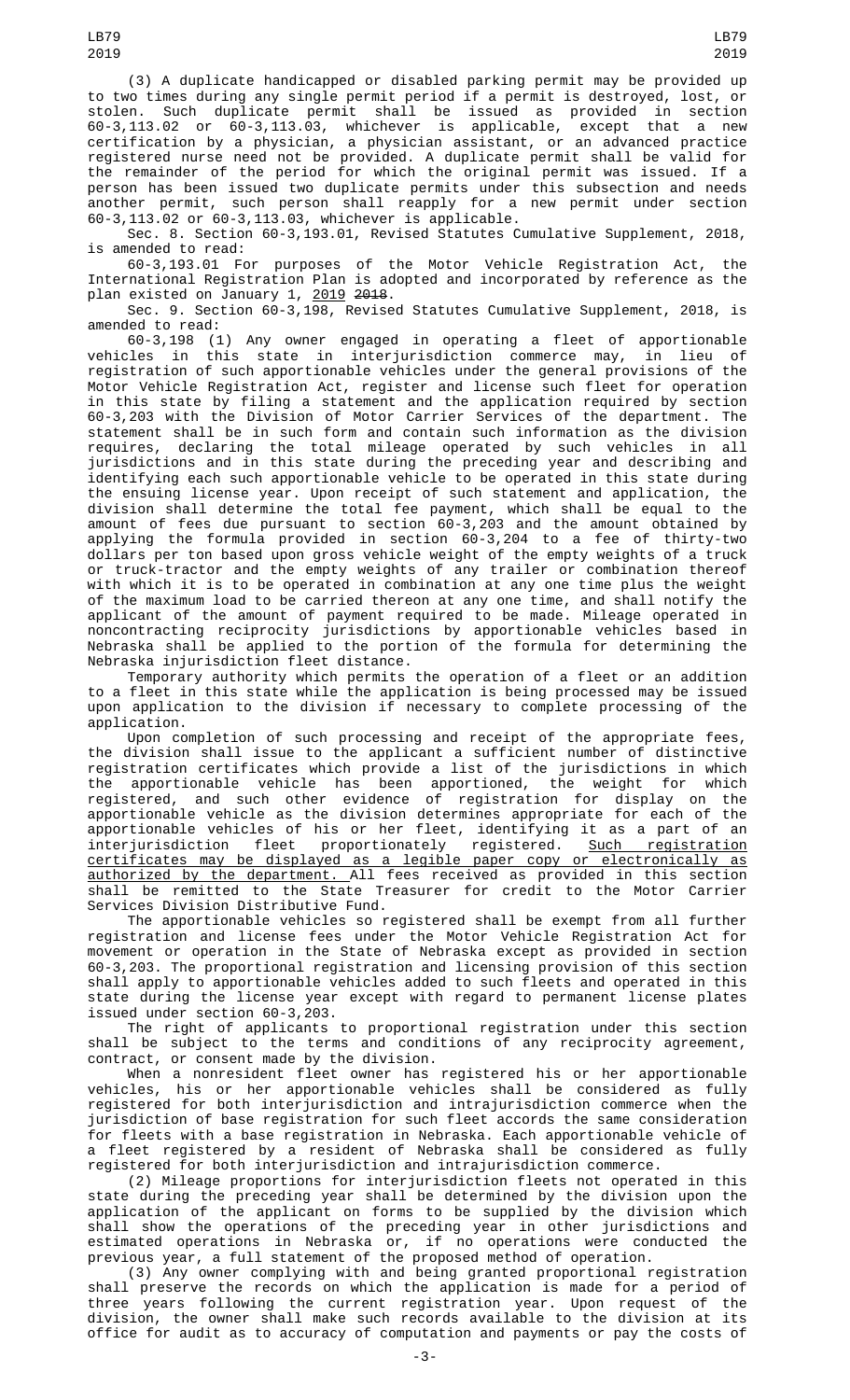an audit at the home office of the owner by a duly appointed representative of the division if the office where the records are maintained is not within the State of Nebraska. The division may enter into agreements with agencies of other jurisdictions administering motor vehicle registration laws for joint audits of any such owner. All payments received to cover the costs of an audit shall be remitted by the division to the State Treasurer for credit to the Motor Carrier Division Cash Fund. No deficiency shall be assessed and no claim for credit shall be allowed for any license registration year for which records on which the application was made are no longer required to be maintained.

(4) If the division claims that a greater amount of fee is due under this section than was paid, the division shall notify the owner of the additional amount claimed to be due. The owner may accept such claim and pay the amount due, or he or she may dispute the claim and submit to the division any information which he or she may have in support of his or her position. If the dispute cannot otherwise be resolved within the division, the owner may petition for an appeal of the matter. The director shall appoint a hearing officer who shall hear the dispute and issue a written decision. Any appeal shall be in accordance with the Administrative Procedure Act. Upon expiration of the time for perfecting an appeal if no appeal is taken or upon final judicial determination if an appeal is taken, the division shall deny the owner the right to further registration for a fleet license until the amount finally determined to be due, together with any costs assessed against the owner, has been paid.

(5) Every applicant who licenses any apportionable vehicles under this section and section 60-3,203 shall have his or her registration certificates issued only after all fees under such sections are paid and, if applicable, proof has been furnished of payment, in the form prescribed by the director as directed by the United States Secretary of the Treasury, of the federal heavy vehicle use tax imposed by 26 U.S.C. 4481 of the Internal Revenue Code as defined in section 49-801.01.

(6)(a) In the event of the transfer of ownership of any registered apportionable vehicle, (b) in the case of loss of possession because of fire, theft, or wrecking, junking, or dismantling of any registered apportionable vehicle, (c) when a salvage branded certificate of title is issued for any registered apportionable vehicle, (d) whenever a type or class of registered apportioned vehicle is subsequently declared by legislative act or court decision to be illegal or ineligible to be operated or towed on the public roads and no longer subject to registration fees and taxes, (e) upon trade-in or surrender of a registered apportionable vehicle under a lease, or (f) in case of a change in the situs of a registered apportionable vehicle to a location outside of this state, its registration shall expire, except that if the registered owner or lessee applies to the division after such transfer or loss of possession and accompanies the application with a fee of one dollar and fifty cents, he or she may have any remaining credit of vehicle fees and taxes from the previously registered apportionable vehicle applied toward payment of any vehicle fees and taxes due and owing on another registered apportionable vehicle. If such registered apportionable vehicle has a greater gross vehicle weight than that of the previously registered apportionable vehicle, the registered owner or lessee of the registered apportionable vehicle shall additionally pay only the registration fee for the increased gross vehicle weight for the remaining months of the registration year based on the factors determined by the division in the original fleet application.

(7) Whenever a Nebraska-based fleet owner files an application with the division to delete a registered apportionable vehicle from a fleet of registered apportionable vehicles (a) because of a transfer of ownership of the registered apportionable vehicle, (b) because of loss of possession due to fire, theft, or wrecking, junking, or dismantling of the registered apportionable vehicle, (c) because a salvage branded certificate of title is issued for the registered apportionable vehicle, (d) because a type or class of registered apportioned vehicle is subsequently declared by legislative act or court decision to be illegal or ineligible to be operated or towed on the public roads and no longer subject to registration fees and taxes, (e) because of a trade-in or surrender of the registered apportionable vehicle under a lease, or (f) because of a change in the situs of the registered apportionable vehicle to a location outside of this state, the registered owner may, by returning the registration certificate or certificates and such other evidence of registration used by the division or, if such certificate or certificates or such other evidence of registration is unavailable, then by making an affidavit to the division of such transfer or loss, receive a refund of that portion of the unused registration fee based upon the number of unexpired months remaining in the registration year from the date of transfer or loss. No refund shall be allowed for any fees paid under section 60-3,203. When such apportionable vehicle is transferred or lost within the same month as acquired, no refund shall be allowed for such month. Such refund may be in the form of a credit against any registration fees that have been incurred or are, at the time of the refund, being incurred by the registered apportionable vehicle owner. The Nebraska-based fleet owner shall make a claim for a refund under this subsection within the registration period or shall be deemed to have forfeited his or her right to the refund.

(8) In case of addition to the registered fleet during the registration year, the owner engaged in operating the fleet shall pay the proportionate registration fee from the date the vehicle was placed into service or, if the vehicle was previously registered, the date the prior registration expired or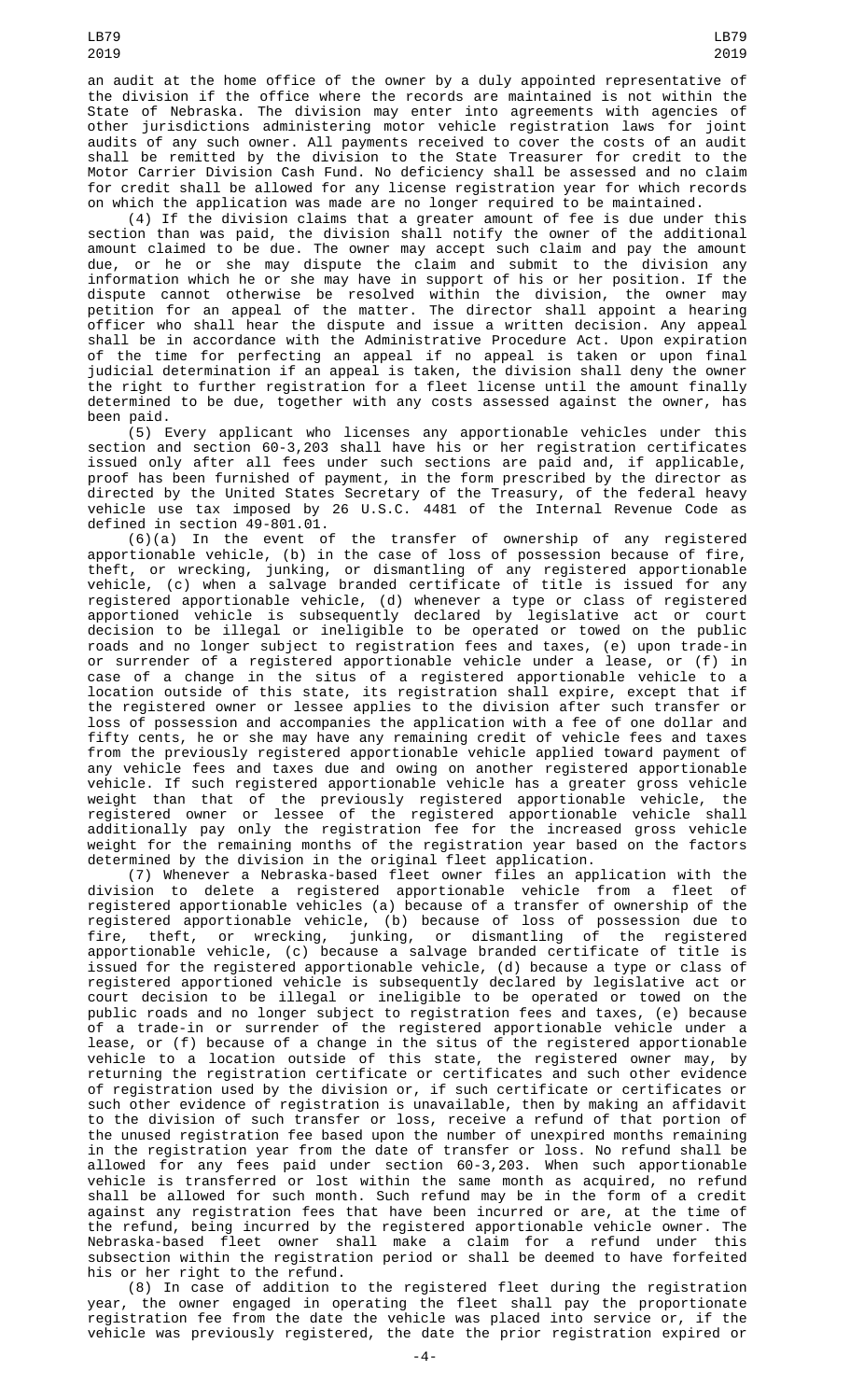the date Nebraska became the base jurisdiction for the fleet, whichever is first, for the remaining balance of the registration year. The fee for any permanent license plate issued for such addition pursuant to section 60-3,203 shall be the full fee required by such section, regardless of the number of months remaining in the license year.

(9) In lieu of registration under subsections (1) through (8) of this section, the title holder of record may apply to the division for special registration, to be known as an unladen-weight registration, for any commercial motor vehicle or combination of vehicles which have been registered to a Nebraska-based fleet owner within the current or previous registration year. Such registration shall be valid only for a period of thirty days and shall give no authority to operate the vehicle except when empty. The fee for such registration shall be twenty dollars for each vehicle, which fee shall be remitted to the State Treasurer for credit to the Highway Trust Fund. The issuance of such permits shall be governed by section 60-3,179.

(10) Any person may, in lieu of registration under subsections (1) through (8) of this section or for other jurisdictions as approved by the director, purchase a trip permit for any nonresident truck, truck-tractor, bus, or truck or truck-tractor combination. A trip permit shall be issued before any person required to obtain a trip permit enters this state with such vehicle. The trip permit shall be issued by the director through Internet sales from the department's web site. The trip permit shall be valid for a period of seventytwo hours. The fee for the trip permit shall be twenty-five dollars for each truck, truck-tractor, bus, or truck or truck-tractor combination. The fee collected by the director shall be remitted to the State Treasurer for credit to the Highway Cash Fund.

Sec. 10. Section 60-3,202, Revised Statutes Cumulative Supplement, 2018, is amended to read:

60-3,202 (1) Registration fees credited to the Motor Carrier Services Division Distributive Fund pursuant to section 60-3,198 and remaining in such fund at the close of each calendar month shall be remitted to the State Treasurer for credit as follows: (a) Three percent of thirty percent of such amount shall be credited to the Department of Revenue Property Assessment Division Cash Fund; (b) the remainder of such thirty percent shall be credited to the Motor Vehicle Tax Fund; and (c) seventy percent of such amount shall be credited to the Highway Trust Fund. As registration fees are received by the Division of Motor Carrier Services of the department pursuant to section 60-3,198, the division shall remit the fees to the State Treasurer, less a collection fee of three percent of thirty percent of the registration fees collected. The collection fee shall be credited to the Department of Revenue Property Assessment Division Cash Fund. The State Treasurer shall credit the remainder of the thirty percent of the fees collected to the Motor Vehicle Tax Fund and the remaining seventy percent of the fees collected to the Highway Trust Fund.

(2) On or before the last day of each quarter of the calendar year, the State Treasurer shall distribute all funds in the Motor Vehicle Tax Fund to the county treasurer of each county in the same proportion as the number of original motor vehicle registrations in each county bears to the total of all original registrations within the state in the registration year immediately preceding.

(3) Upon receipt of motor vehicle tax funds from the State Treasurer, the county treasurer shall distribute such funds to taxing agencies within the county in the same proportion that the levy of each such taxing agency bears to the total of such levies of all taxing agencies in the county.

(4) In the event any taxing district has been annexed, merged, dissolved, or in any way absorbed into another taxing district, any apportionment of motor vehicle tax funds to which such taxing district would have been entitled shall be apportioned to the successor taxing district which has assumed the functions of the annexed, merged, dissolved, or absorbed taxing district.

(5) On or before March 1 of each year, the department shall furnish to the State Treasurer a tabulation showing the total number of original motor vehicle registrations in each county for the immediately preceding calendar year, which shall be the basis for computing the distribution of motor vehicle tax funds as provided in subsection (2) of this section.

(6) The Motor Vehicle Tax Fund is created. Any money in the fund available for investment shall be invested by the state investment officer pursuant to the Nebraska Capital Expansion Act and the Nebraska State Funds Investment Act.

Sec. 11. Section 60-462.01, Revised Statutes Cumulative Supplement, 2018, is amended to read:

60-462.01 For purposes of the Motor Vehicle Operator's License Act, the following federal regulations are adopted as Nebraska law as they existed on January 1, 2019 2018:

The parts, subparts, and sections of Title 49 of the Code of Federal Regulations, as referenced in the Motor Vehicle Operator's License Act.

Sec. 12. Section 60-479.01, Revised Statutes Cumulative Supplement, 2018, is amended to read:

60-479.01 (1) All persons handling source documents or engaged in the issuance of new, renewed, or reissued operators' licenses or state identification cards shall have periodic fraudulent document recognition training.

(2) All persons and agents of the department involved in the recording of verified application information or verified operator's license and state identification card information, involved in the manufacture or production of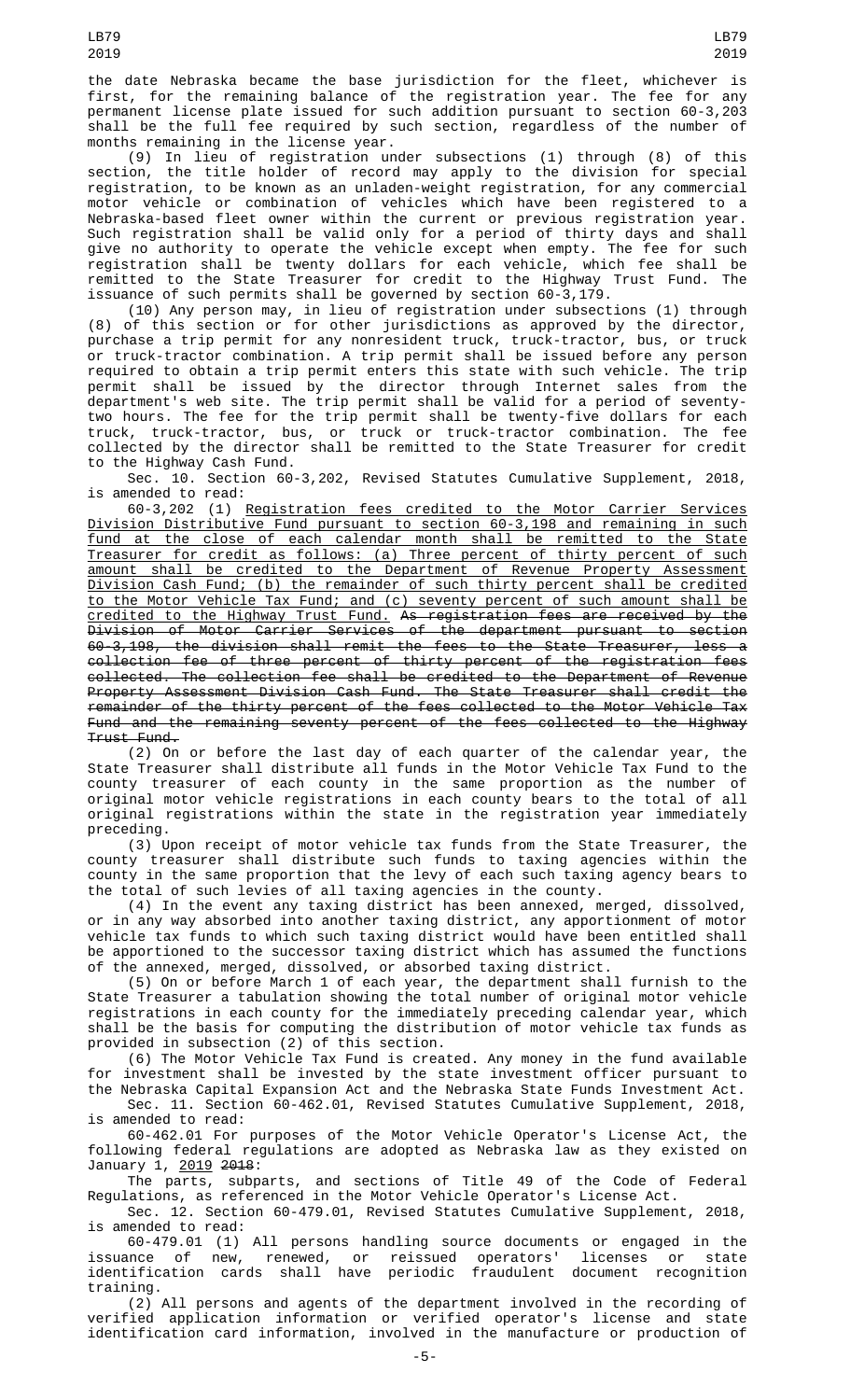licenses or cards, or who have the ability to affect information on such licenses or cards shall be subject to a criminal history record information check, including a check of prior employment references, and a lawful status check as required by 6 C.F.R. part 37, as such part existed on January 1, <u>2019</u> 2018. Such persons and agents shall provide fingerprints which shall be submitted to the Federal Bureau of Investigation. The bureau shall use its records for the criminal history record information check.

(3) Upon receipt of a request pursuant to subsection (2) of this section, the Nebraska State Patrol shall undertake a search for criminal history record information relating to such applicant, including transmittal of the applicant's fingerprints to the Federal Bureau of Investigation for a national criminal history record information check. The criminal history record information check shall include information concerning the applicant from federal repositories of such information and repositories of such information in other states, if authorized by federal law. The Nebraska State Patrol shall issue a report to the employing public agency that shall include the criminal history record information concerning the applicant. The cost of any background check shall be borne by the employer of the person or agent.

(4) Any person convicted of any disqualifying offense as provided in 6 C.F.R. part 37, as such part existed on January 1, <u>2019</u> <del>2018</del>, shall not be involved in the recording of verified application information or verified operator's license and state identification card information, involved in the manufacture or production of licenses or cards, or involved in any capacity in which such person would have the ability to affect information on such licenses or cards. Any employee or prospective employee of the department shall be provided notice that he or she will undergo such criminal history record information check prior to employment or prior to any involvement with the issuance of operators' licenses or state identification cards.

Sec. 13. Section 60-4,111.01, Revised Statutes Cumulative Supplement, 2018, is amended to read:

60-4,111.01 (1) The Department of Motor Vehicles, the courts, or law enforcement agencies may store or compile information acquired from an operator's license or a state identification card for their statutorily authorized purposes.

(2) Except as otherwise provided in subsection (3) or (4) of this section, no person having use of or access to machine-readable information encoded on an operator's license or a state identification card shall compile, store, preserve, trade, sell, or share such information. Any person who trades, sells, or shares such information shall be guilty of a Class IV felony. Any person who compiles, stores, or preserves such information except as authorized in subsection (3) or (4) of this section shall be guilty of a Class IV felony.

(3)(a) For purposes of compliance with and enforcement of restrictions on the purchase of alcohol, lottery tickets, and tobacco products, a retailer who sells any of such items pursuant to a license issued or a contract under the applicable statutory provision may scan machine-readable information encoded on an operator's license or a state identification card presented for the purpose of such a sale. The retailer may store only the following information obtained from the license or card: Age and license or card identification number. The retailer shall post a sign at the point of sale of any of such items stating that the license or card will be scanned and that the age and identification number will be stored. The stored information may only be used by a law enforcement agency for purposes of enforcement of the restrictions on the purchase of alcohol, lottery tickets, and tobacco products and may not be shared with any other person or entity.

(b) For purposes of compliance with the provisions of sections 28-458 to 28-462, a seller who sells methamphetamine precursors pursuant to such sections may scan machine-readable information encoded on an operator's license or a state identification card presented for the purpose of such a sale. The seller may store only the following information obtained from the license or card: Name, age, address, type of identification presented by the customer, the governmental entity that issued the identification, and the number on the identification. The seller shall post a sign at the point of sale stating that the license or card will be scanned and stating what information will be stored. The stored information may only be used by law enforcement agencies, regulatory agencies, and the exchange for purposes of enforcement of the restrictions on the sale or purchase of methamphetamine precursors pursuant to sections 28-458 to 28-462 and may not be shared with any other person or entity. For purposes of this subsection, the terms exchange, methamphetamine precursor, and seller have the same meanings as in section 28-458.

(c) The retailer or seller shall utilize software that stores only the information allowed by this subsection. A programmer for computer software designed to store such information shall certify to the retailer that the software stores only the information allowed by this subsection. Intentional or grossly negligent programming by the programmer which allows for the storage of more than the age and identification number or wrongfully certifying the software shall be a Class IV felony.

(d) A retailer or seller who knowingly stores more information than authorized under this subsection from the operator's license or state identification card shall be guilty of a Class IV felony.

(e) Information scanned, compiled, stored, or preserved pursuant to subdivision (a) of this subsection may not be retained longer than eighteen months unless required by state or federal law. (4) In order to approve a negotiable instrument, an electronic funds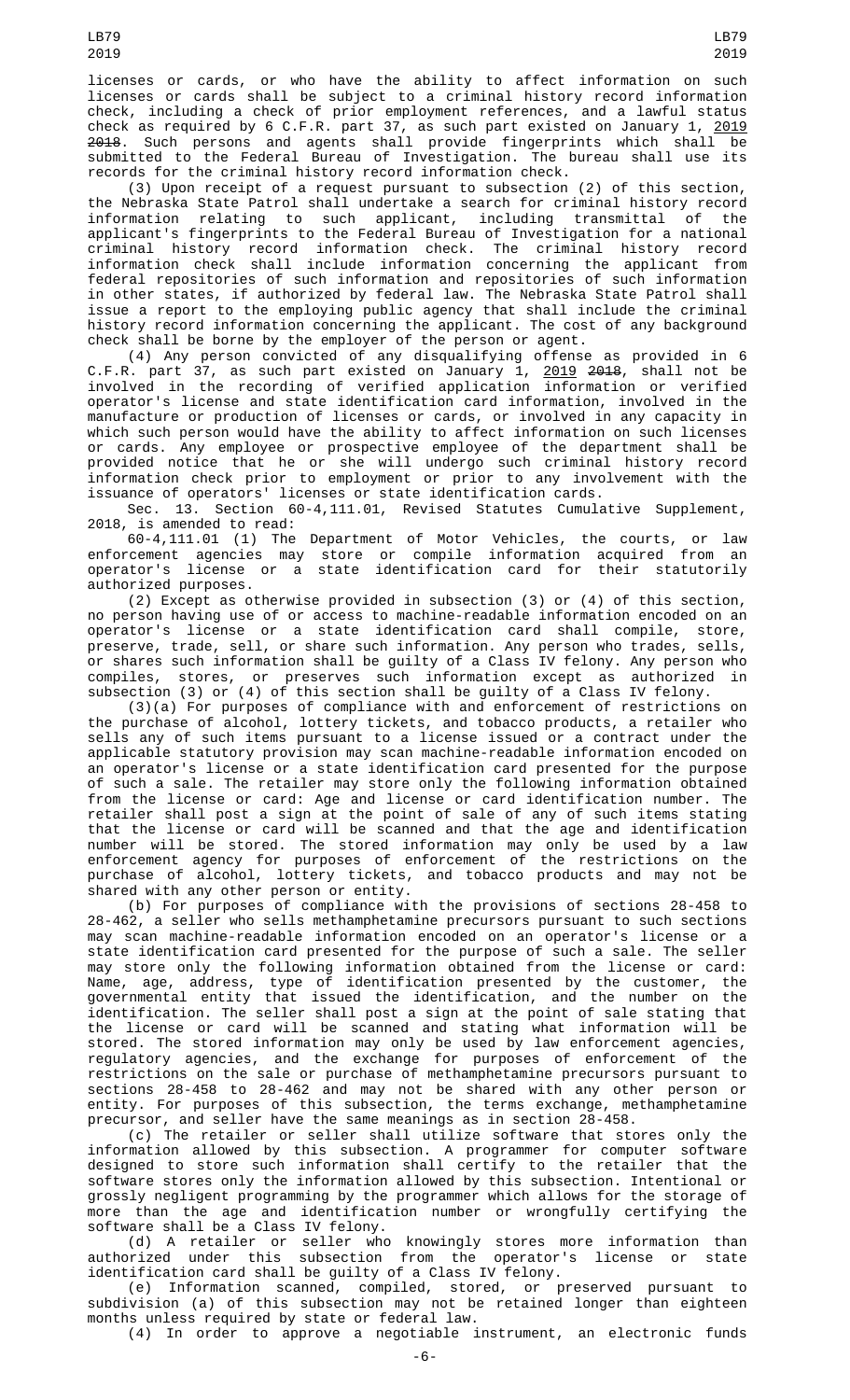transfer, or a similar method of payment, a person having use of or access to machine-readable information encoded on an operator's license or a state identification card may:

(a) Scan, compile, store, or preserve such information in order to provide the information to a check services company subject to and in compliance with the federal Fair Credit Reporting Act, 15 U.S.C. 1681<u> et seq.</u>, as such act existed on January 1, <u>2019</u> <del>2010</del>, for the purpose of effecting, administering, or enforcing a transaction requested by the holder of the license or card or preventing fraud or other criminal activity; or

(b) Scan and store such information only as necessary to protect against or prevent actual or potential fraud, unauthorized transactions, claims, or other liability or to resolve a dispute or inquiry by the holder of the license or card.

(5) Except as provided in subdivision (4)(a) of this section, information scanned, compiled, stored, or preserved pursuant to this section may not be traded or sold to or shared with a third party; used for any marketing or sales purpose by any person, including the retailer who obtained the information; or, unless pursuant to a court order, reported to or shared with any third party. A person who violates this subsection shall be guilty of a Class IV felony.

Sec. 14. Section 60-4,132, Revised Statutes Cumulative Supplement, 2018, is amended to read:

60-4,132 The purposes of sections 60-462.01, 60-4,133, and 60-4,137 to 60-4,172 are to implement the requirements mandated by the federal Commercial Motor Vehicle Safety Act of 1986, 49 U.S.C. 31100 et seq., the federal Motor Carrier Safety Improvement Act of 1999, Public Law 106-159, section 1012 of the federal Uniting and Strengthening America by Providing Appropriate Tools Required to Intercept and Obstruct Terrorism Act of 2001, USA PATRIOT Act, 49 U.S.C. 5103a, and federal regulations as such acts and regulations existed on January 1, 2019, and to reduce or prevent commercial motor vehicle accidents, fatalities, and injuries by: (1) Permitting drivers to hold only one operator's license; (2) disqualifying drivers for specified offenses and serious traffic violations; and (3) strengthening licensing and testing standards.

Sec. 15. Section 60-4,134, Revised Statutes Cumulative Supplement, 2018, is amended to read:

60-4,134 In conformance with section 7208 of the federal Fixing America's Surface Transportation Act and 49 C.F.R. 383.3(i), as such section and regulation existed on January 1, 2019 2018, no hazardous materials endorsement authorizing the holder of a Class A commercial driver's license to operate a commercial motor vehicle transporting diesel fuel shall be required if such driver is (1) operating within the state and acting within the scope of his or her employment as an employee of a custom harvester operation, an agrichemical business, a farm retail outlet and supplier, or a livestock feeder and (2) operating a service vehicle that is (a) transporting diesel in a quantity of one thousand gallons or less and (b) clearly marked with a flammable or combustible placard, as appropriate.

Sec. 16. Section 60-4,147.02, Revised Statutes Cumulative Supplement, 2018, is amended to read:

60-4,147.02 No endorsement authorizing the driver to operate a commercial motor vehicle transporting hazardous materials shall be issued, renewed, or transferred by the Department of Motor Vehicles unless the endorsement is issued, renewed, or transferred in conformance with the requirements of section 1012 of the federal Uniting and Strengthening America by Providing Appropriate Tools Required to Intercept and Obstruct Terrorism Act of 2001, USA PATRIOT Act, 49 U.S.C. 5103a, including all amendments and federal regulations adopted pursuant thereto as of January 1, <u>2019</u> <del>2018</del>, for the issuance of licenses to operate commercial motor vehicles transporting hazardous materials.

Sec. 17. Section 60-501, Revised Statutes Cumulative Supplement, 2018, is amended to read:

60-501 For purposes of the Motor Vehicle Safety Responsibility Act, unless the context otherwise requires:

(1) Department means Department of Motor Vehicles;

(2) Golf car vehicle means a vehicle that has at least four wheels, has a maximum level ground speed of less than twenty miles per hour, has a maximum payload capacity of one thousand two hundred pounds, has a maximum gross vehicle weight of two thousand five hundred pounds, has a maximum passenger capacity of not more than four persons, and is designed and manufactured for operation on a golf course for sporting and recreational purposes;

(3) Judgment means any judgment which shall have become final by the expiration of the time within which an appeal might have been perfected without being appealed, or by final affirmation on appeal, rendered by a court of competent jurisdiction of any state or of the United States, (a) upon a cause of action arising out of the ownership, maintenance, or use of any motor vehicle for damages, including damages for care and loss of services, because of bodily injury to or death of any person or for damages because of injury to or destruction of property, including the loss of use thereof, or (b) upon a cause of action on an agreement of settlement for such damages;

(4) License means any license issued to any person under the laws of this state pertaining to operation of a motor vehicle within this state;

(5) Low-speed vehicle means a (a) four-wheeled motor vehicle (i) whose speed attainable in one mile is more than twenty miles per hour and not more than twenty-five miles per hour on a paved, level surface, (ii) whose gross vehicle weight rating is less than three thousand pounds, and (iii) that complies with 49 C.F.R. part 571, as such part existed on January 1, <u>2019</u> <del>2018</del>,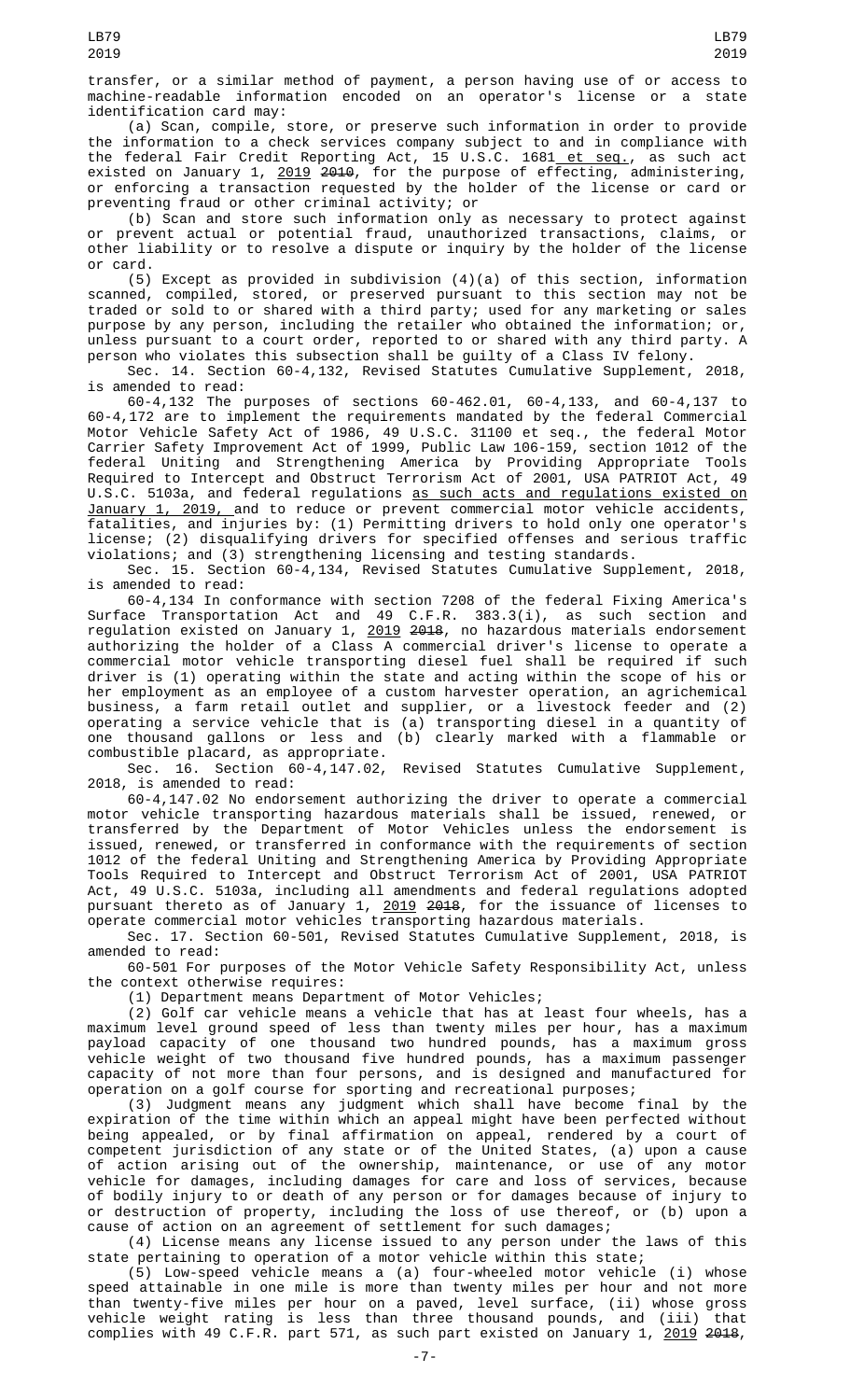or (b) three-wheeled motor vehicle (i) whose maximum speed attainable is not more than twenty-five miles per hour on a paved, level surface, (ii) whose gross vehicle weight rating is less than three thousand pounds, (iii) which is equipped with a windshield and an occupant protection system, and (iv) that complies with 49 C.F.R. part 571, as such part existed on January 1, <u>2019</u> <del>2018</del>. A motorcycle with a sidecar attached is not a low-speed vehicle;

(6) Minitruck means a foreign-manufactured import vehicle or domesticmanufactured vehicle which (a) is powered by an internal combustion engine with a piston or rotor displacement of one thousand five hundred cubic centimeters or less, (b) is sixty-seven inches or less in width, (c) has a dry weight of four thousand two hundred pounds or less, (d) travels on four or more tires, (e) has a top speed of approximately fifty-five miles per hour, (f) is equipped with a bed or compartment for hauling, (g) has an enclosed passenger cab, (h) is equipped with headlights, taillights, turnsignals, windshield wipers, a rearview mirror, and an occupant protection system, and (i) has a four-speed, five-speed, or automatic transmission;

(7) Motor vehicle means any self-propelled vehicle which is designed for use upon a highway, including trailers designed for use with such vehicles, minitrucks, and low-speed vehicles. Motor vehicle does not include (a) mopeds as defined in section 60-637, (b) traction engines, (c) road rollers, (d) farm tractors, (e) tractor cranes, (f) power shovels, (g) well drillers, (h) every vehicle which is propelled by electric power obtained from overhead wires but not operated upon rails, (i) electric personal assistive mobility devices as defined in section 60-618.02, (j) off-road designed vehicles, including, but not limited to, golf car vehicles, go-carts, riding lawnmowers, garden tractors, all-terrain vehicles and utility-type vehicles as defined in section 60-6,355, minibikes as defined in section 60-636, and snowmobiles as defined in section 60-663, and (k) bicycles as defined in section 60-611;

(8) Nonresident means every person who is not a resident of this state;

(9) Nonresident's operating privilege means the privilege conferred upon a nonresident by the laws of this state pertaining to the operation by him or her of a motor vehicle or the use of a motor vehicle owned by him or her in this state;

(10) Operator means every person who is in actual physical control of a motor vehicle;

(11) Owner means a person who holds the legal title of a motor vehicle, or in the event (a) a motor vehicle is the subject of an agreement for the conditional sale or lease thereof with the right of purchase upon performance of the conditions stated in the agreement and with an immediate right of possession vested in the conditional vendee or lessee or (b) a mortgagor of a vehicle is entitled to possession, then such conditional vendee or lessee or mortgagor shall be deemed the owner for the purposes of the act;

(12) Person means every natural person, firm, partnership, limited liability company, association, or corporation;

(13) Proof of financial responsibility means evidence of ability to respond in damages for liability, on account of accidents occurring subsequent to the effective date of such proof, arising out of the ownership, maintenance, or use of a motor vehicle, (a) in the amount of twenty-five thousand dollars because of bodily injury to or death of one person in any one accident, (b) subject to such limit for one person, in the amount of fifty thousand dollars because of bodily injury to or death of two or more persons in any one accident, and (c) in the amount of twenty-five thousand dollars because of injury to or destruction of property of others in any one accident;

(14) Registration means registration certificate or certificates and registration plates issued under the laws of this state pertaining to the registration of motor vehicles;

(15) State means any state, territory, or possession of the United States, the District of Columbia, or any province of the Dominion of Canada; and

(16) The forfeiture of bail, not vacated, or of collateral deposited to secure an appearance for trial shall be regarded as equivalent to conviction of the offense charged.

Sec. 18. Section 60-628.01, Revised Statutes Cumulative Supplement, 2018, is amended to read:

60-628.01 Low-speed vehicle means a (1) four-wheeled motor vehicle (a) whose speed attainable in one mile is more than twenty miles per hour and not more than twenty-five miles per hour on a paved, level surface, (b) whose gross vehicle weight rating is less than three thousand pounds, and (c) that complies with 49 C.F.R. part 571, as such part existed on January 1, <u>2019</u> <del>2018</del>, or (2) three-wheeled motor vehicle (a) whose maximum speed attainable is not more than twenty-five miles per hour on a paved, level surface, (b) whose gross vehicle weight rating is less than three thousand pounds, (c) which is equipped with a windshield and an occupant protection system, and (d) that complies with 49 C.F.R. part 571, as such part existed on January 1, 2019 2018. A motorcycle with a sidecar attached is not a low-speed vehicle.

Sec. 19. Section 60-6,265, Revised Statutes Cumulative Supplement, 2018, is amended to read:

60-6,265 For purposes of sections 60-6,266 to 60-6,273:

(1) Occupant protection system means a system utilizing a lap belt, a shoulder belt, or any combination of belts installed in a motor vehicle which (a) restrains drivers and passengers and (b) conforms to Federal Motor Vehicle Safety Standards, 49 C.F.R. 571.207, 571.208, 571.209, and 571.210, as such standards existed on January 1, <u>2019</u> <del>2009</del>, or, as a minimum standard, to the federal motor vehicle safety standards for passenger restraint systems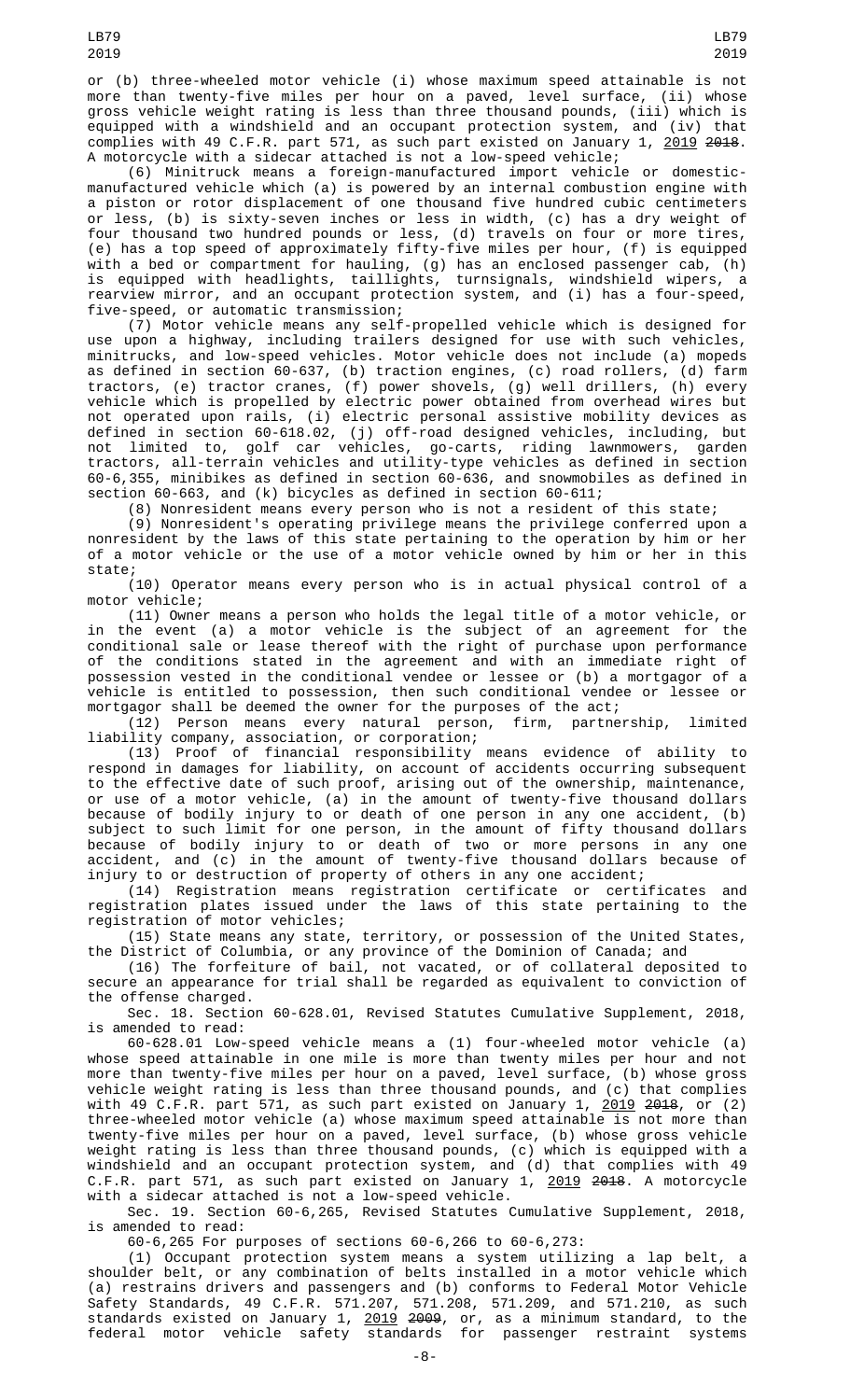applicable for the motor vehicle's model year; and

(2) Three-point safety belt system means a system utilizing a combination of a lap belt and a shoulder belt installed in a motor vehicle which restrains drivers and passengers.

Sec. 20. Section 60-2705, Reissue Revised Statutes of Nebraska, is amended to read:

60-2705 The Director of Motor Vehicles shall adopt standards for an informal dispute settlement procedure which substantially comply with the provisions of 16 C.F.R. part 703, <u>as such part existed on January 1, 2019</u> <del>in</del> existence as of February 22, 1983.

If a manufacturer has established or participates in a dispute settlement procedure certified by the Director of Motor Vehicles within the guidelines of such standards, the provisions of section 60-2703 concerning refunds or replacement shall not apply to any consumer who has not first resorted to such a procedure.

Sec. 21. Section 60-2909.01, Revised Statutes Cumulative Supplement, 2018, is amended to read:

60-2909.01 The department and any officer, employee, agent, or contractor of the department having custody of a motor vehicle record shall, upon the verification of identity and purpose of a requester, disclose and make available the requested motor vehicle record, including the sensitive personal information in the record, other than the social security number, for the following purposes:

(1) For use by any federal, state, or local governmental agency, including any court or law enforcement agency, in carrying out the agency's functions or by a private person or entity acting on behalf of a governmental agency in carrying out the agency's functions;

(2) For use in connection with any civil, criminal, administrative, or arbitral proceeding in any federal, state, or local court or governmental agency or before any self-regulatory body, including service of process, investigation in anticipation of litigation, and execution or enforcement of judgments and orders, or pursuant to an order of a federal, state, or local court, an administrative agency, or a self-regulatory body;

(3) For use by any insurer or insurance support organization, or by a self-insured entity, or its agents, employees, or contractors, in connection with claims investigation activities, anti-fraud activities, rating, or underwriting;

(4) For use by an employer or the employer's agent or insurer to obtain or verify information relating to a holder of a commercial driver's license or CLP-commercial learner's permit that is required under the Commercial Motor Vehicle Safety Act of 1986, 49 U.S.C. 31301 et seq., <u>as such act existed on</u> January 1, 2019, or pursuant to sections 60-4,132 and 60-4,141; and

(5) For use by employers of a holder of a commercial driver's license or CLP-commercial learner's permit and by the Commercial Driver License Information System as provided in section 60-4,144.02 and 49 C.F.R. 383.73, as such regulation existed on January 1, 2019.

Sec. 22. Section 75-363, Reissue Revised Statutes of Nebraska, is amended to read:

75-363 (1) The parts, subparts, and sections of Title 49 of the Code of Federal Regulations listed below, as modified in this section, or any other parts, subparts, and sections referred to by such parts, subparts, and sections, in existence and effective as of January 1, <u>2019</u> <del>2018</del>, are adopted as Nebraska law.

(2) Except as otherwise provided in this section, the regulations shall be applicable to:

(a) All motor carriers, drivers, and vehicles to which the federal regulations apply; and

(b) All motor carriers transporting persons or property in intrastate commerce to include:

(i) All vehicles of such motor carriers with a gross vehicle weight rating, gross combination weight rating, gross vehicle weight, or gross combination weight over ten thousand pounds;

(ii) All vehicles of such motor carriers designed or used to transport more than eight passengers, including the driver, for compensation, or designed or used to transport more than fifteen passengers, including the driver, and not used to transport passengers for compensation;

(iii) All vehicles of such motor carriers transporting hazardous materials required to be placarded pursuant to section 75-364; and

(iv) All drivers of such motor carriers if the drivers are operating a commercial motor vehicle as defined in section 60-465 which requires a commercial driver's license.

(3) The Legislature hereby adopts, as modified in this section, the following parts of Title 49 of the Code of Federal Regulations:

(a) Part 382 - CONTROLLED SUBSTANCES AND ALCOHOL USE AND TESTING;

(b) Part 385 - SAFETY FITNESS PROCEDURES;

(c) Part 386 - RULES OF PRACTICE FOR FMCSA PROCEEDINGS;

(d) Part 387 - MINIMUM LEVELS OF FINANCIAL RESPONSIBILITY FOR MOTOR CARRIERS;

(e) Part 390 - FEDERAL MOTOR CARRIER SAFETY REGULATIONS; GENERAL;

(f) Part 391 - QUALIFICATIONS OF DRIVERS AND LONGER COMBINATION VEHICLE (LCV) DRIVER INSTRUCTORS;

(g) Part 392 - DRIVING OF COMMERCIAL MOTOR VEHICLES;

(h) Part 393 - PARTS AND ACCESSORIES NECESSARY FOR SAFE OPERATION;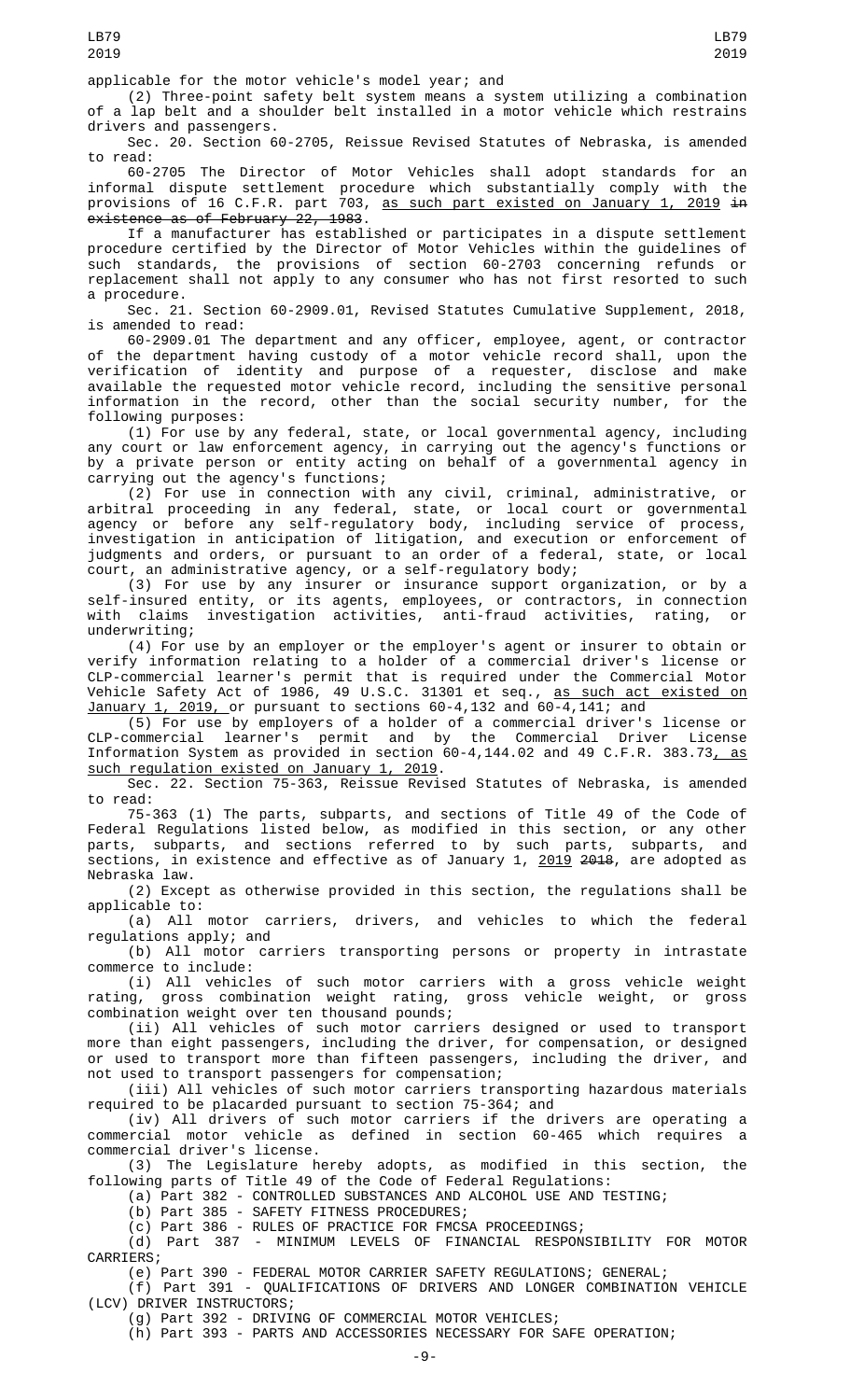(i) Part 395 - HOURS OF SERVICE OF DRIVERS;

(j) Part 396 - INSPECTION, REPAIR, AND MAINTENANCE;

(k) Part 397 - TRANSPORTATION OF HAZARDOUS MATERIALS; DRIVING AND PARKING RULES; and

(l) Part 398 - TRANSPORTATION OF MIGRANT WORKERS.

(4) The provisions of subpart E - Physical Qualifications And Examinations of 49 C.F.R. part 391 - QUALIFICATIONS OF DRIVERS AND LONGER COMBINATION VEHICLE (LCV) DRIVER INSTRUCTORS shall not apply to any driver subject to this section who: (a) Operates a commercial motor vehicle exclusively in intrastate commerce; and (b) holds, or has held, a commercial driver's license issued by this state prior to July 30, 1996.

(5) The regulations adopted in subsection (3) of this section shall not apply to farm trucks registered pursuant to section 60-3,146 with a gross weight of sixteen tons or less. The following parts and sections of 49 C.F.R. chapter III shall not apply to drivers of farm trucks registered pursuant to section 60-3,146 and operated solely in intrastate commerce:

(a) All of part 391;

(b) Section 395.8 of part 395; and

 $(c)$  Section 396.11 of part 396.

(6) The following parts and subparts of 49 C.F.R. chapter III shall not apply to the operation of covered farm vehicles:

(a) Part 382 - CONTROLLED SUBSTANCES AND ALCOHOL USE AND TESTING;

(b) Part 391, subpart E - Physical Qualifications and Examinations;

(c) Part 395 - HOURS OF SERVICE OF DRIVERS; and

(d) Part 396 - INSPECTION, REPAIR, AND MAINTENANCE.

(7) Part 393 - PARTS AND ACCESSORIES NECESSARY FOR SAFE OPERATION and Part 396 - INSPECTION, REPAIR, AND MAINTENANCE shall not apply to fertilizer and agricultural chemical application and distribution equipment transported in units with a capacity of three thousand five hundred gallons or less.

(8) For purposes of this section, intrastate motor carriers shall not include any motor carrier or driver excepted from 49 C.F.R. chapter III by section 390.3(f) of part 390.

(9)(a) Part 395 - HOURS OF SERVICE OF DRIVERS shall apply to motor carriers and drivers who engage in intrastate commerce as defined in section 75-362, except that no motor carrier who engages in intrastate commerce shall permit or require any driver used by it to drive nor shall any driver drive:<br>(i) More than twelve hours following ten consecutive hours off duty; or

(i) More than twelve hours following ten consecutive hours off duty; or

(ii) For any period after having been on duty sixteen hours following ten consecutive hours off duty.

(b) No motor carrier who engages in intrastate commerce shall permit or require a driver of a commercial motor vehicle, regardless of the number of motor carriers using the driver's services, to drive, nor shall any driver of a commercial motor vehicle drive, for any period after:

(i) Having been on duty seventy hours in any seven consecutive days if the employing motor carrier does not operate every day of the week; or

(ii) Having been on duty eighty hours in any period of eight consecutive days if the employing motor carrier operates motor vehicles every day of the week.

(10) Part 395 - HOURS OF SERVICE OF DRIVERS, as adopted in subsections (3) and (9) of this section, shall not apply to drivers transporting agricultural commodities or farm supplies for agricultural purposes during planting and harvesting season when:

(a) The transportation of such agricultural commodities is from the source of the commodities to a location within a one-hundred-fifty-air-mile radius of the source of the commodities;

(b) The transportation of such farm supplies is from a wholesale or retail distribution point of the farm supplies to a farm or other location where the farm supplies are intended to be used which is within a one-hundred-fifty-airmile radius of the wholesale or retail distribution point; or

(c) The transportation of such farm supplies is from a wholesale distribution point of the farm supplies to a retail distribution point of the farm supplies which is within a one-hundred-fifty-air-mile radius of the wholesale distribution point.

(11) 49 C.F.R. 390.21 - Marking of self-propelled CMVs and intermodal equipment shall not apply to farm trucks and farm truck-tractors registered pursuant to section 60-3,146 and operated solely in intrastate commerce.

(12) 49 C.F.R. 392.9a - Operating authority shall not apply to Nebraska motor carriers operating commercial motor vehicles solely in intrastate commerce.

(13) No motor carrier shall permit or require a driver of a commercial motor vehicle to violate, and no driver of a commercial motor vehicle shall violate, any out-of-service order.

Sec. 23. Section 75-364, Reissue Revised Statutes of Nebraska, is amended to read:

75-364 The parts, subparts, and sections of Title 49 of the Code of Federal Regulations listed below, or any other parts, subparts, and sections referred to by such parts, subparts, and sections, in existence and effective as of January 1, <u>2019</u> <del>2018</del>, are adopted as part of Nebraska law and shall be applicable to all motor carriers whether engaged in interstate or intrastate commerce, drivers of such motor carriers, and vehicles of such motor carriers:

(1) Part 107 - HAZARDOUS MATERIALS PROGRAM PROCEDURES, subpart F - Registration of Cargo Tank and Cargo Tank Motor Vehicle Manufacturers, Assemblers, Repairers, Inspectors, Testers, and Design Certifying Engineers;